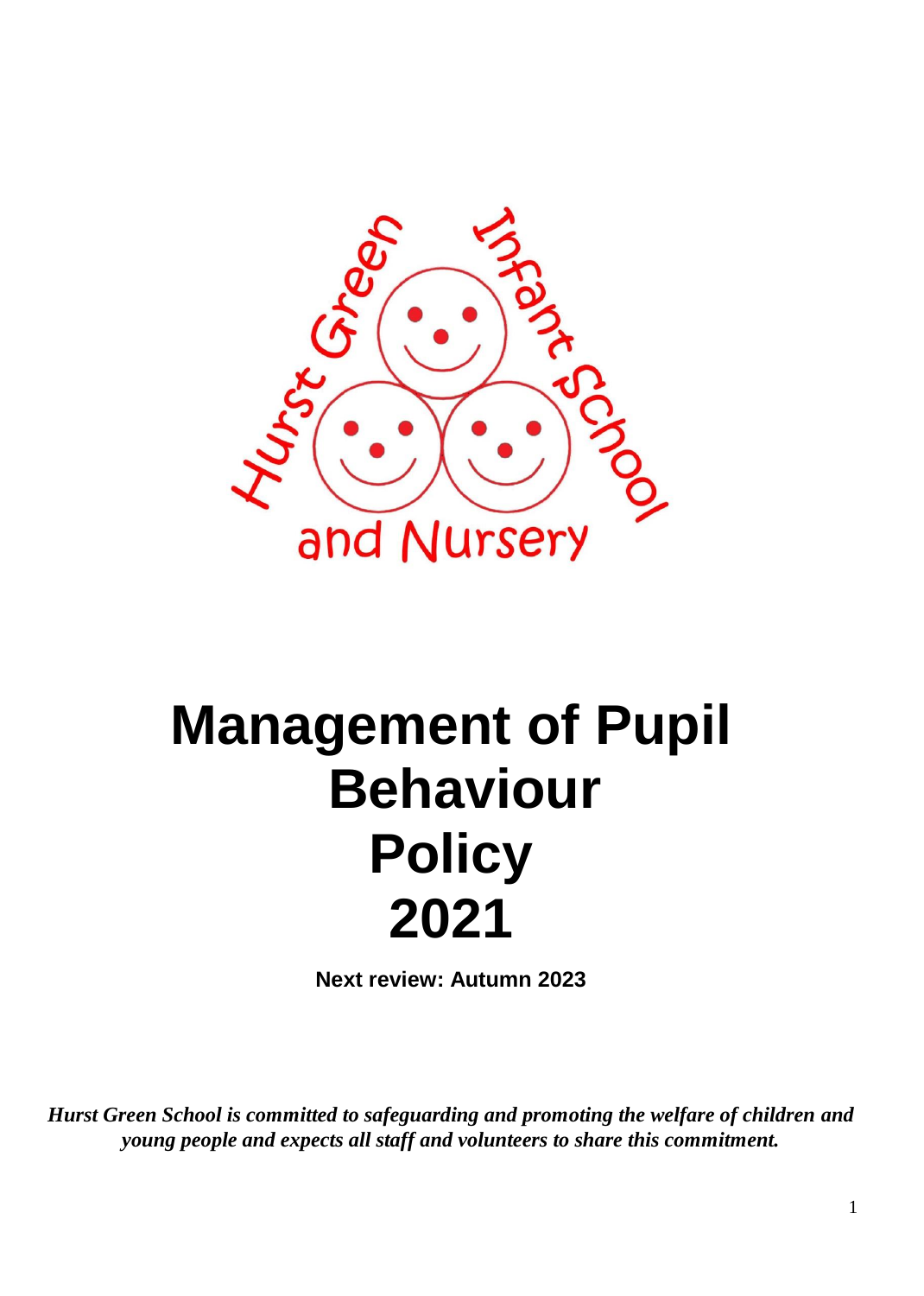# **Hurst Green Infant School and Nursery**

## **BEHAVIOUR MANAGEMENT POLICY**

#### *'Pupils behave well and have positive attitudes to learning' (OFSTED November 2019)*

Hurst Green Infant School and Nursery regards the school behaviour policy as pivotal in developing each child as an individual and to develop their potential to the fullest. We believe that all individuals should be valued.

We take a positive whole-school approach to behaviour management in which all members of staff co-operate and support eachother in the development of appropriate behaviour in school

Through our behaviour policy we aspire to create an environment in which children achieve and feel happy, confident and secure.

#### **Aims**

This policy aims to:

- Provide a consistent approach to behaviour management within a caring, friendly, safe and relaxed environment
- Encourage children to show others consideration and respect,co-operation and tolerance and kindness and compassion
- Define what we consider to be unacceptable behaviour, including bullying
- Outline how children are expected to behave
- Summarise the roles and responsibilitiesof different people in the school community with regards to behaviour management
- Outline our system of rewards and sanctions

#### **Legislation and statutory requirements**

This policy is based on advice from the Department for Education (DfE) on:

- [https://assets.publishing.service.gov.uk/government/uploads/system/uploads/attachment\\_d](https://assets.publishing.service.gov.uk/government/uploads/system/uploads/attachment_data/file/488034/Behaviour_and_Discipline_in_Schools_-_A_guide_for_headteachers_and_School_Staff.pdf) [ata/file/488034/Behaviour\\_and\\_Discipline\\_in\\_Schools\\_-](https://assets.publishing.service.gov.uk/government/uploads/system/uploads/attachment_data/file/488034/Behaviour_and_Discipline_in_Schools_-_A_guide_for_headteachers_and_School_Staff.pdf) A quide for headteachers and School Staff.pdf
- <https://www.legislation.gov.uk/ukpga/2010/15/contents>
- Section 175 of the<https://www.legislation.gov.uk/id/ukpga/2002/32>
- Sections 88-94 of the<https://www.legislation.gov.uk/id/ukpga/2002/32>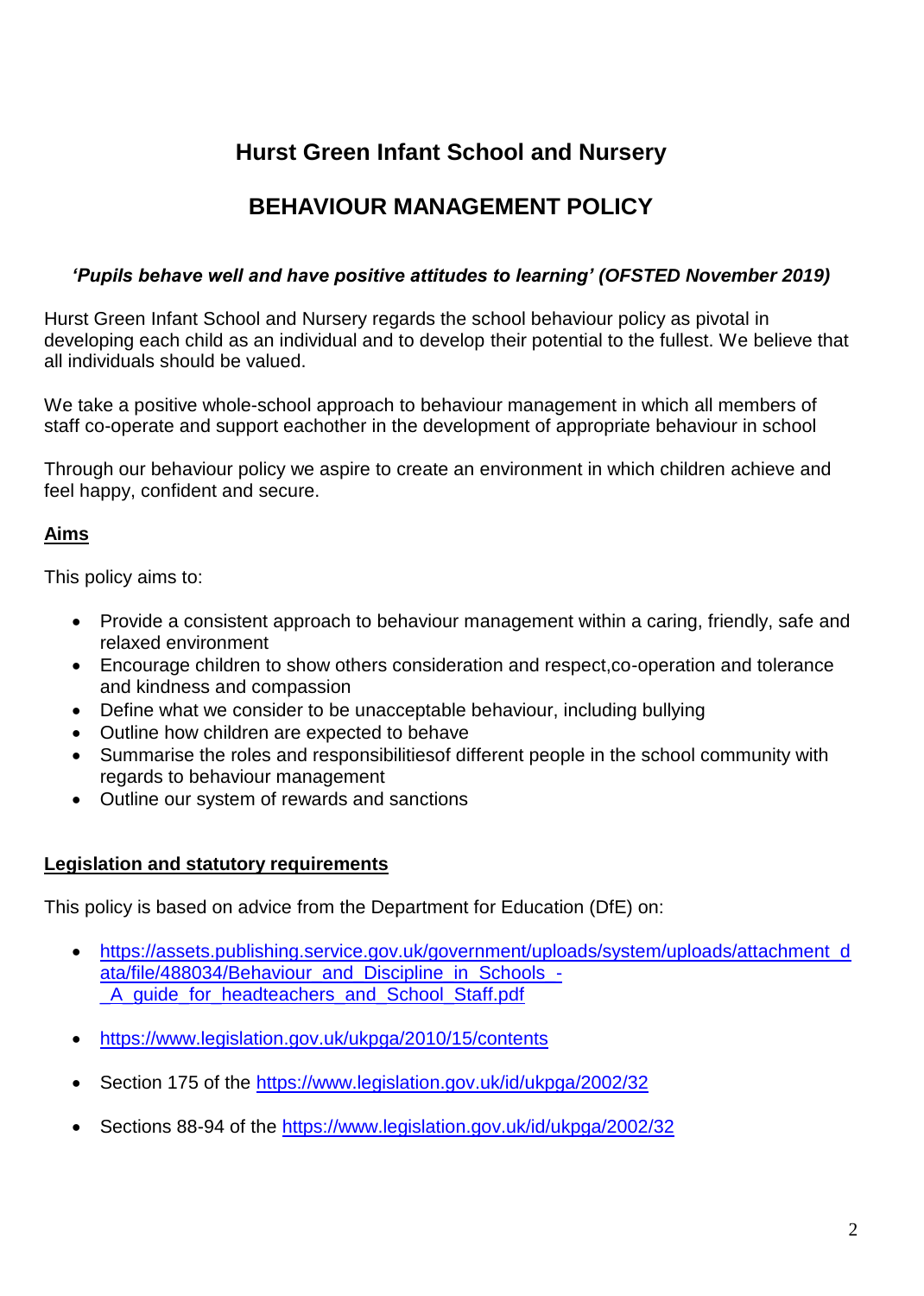### **Roles and Responsibilities**

#### **The Governing Body**

The governors are responsible for reviewing and approving the behaviour policy in conjunction with the Headteacher and monitor the policy's effectiveness, holding the Headteacher to account for its implementation.

#### **The Headteacher**

The Headteacher is responsible for reviewing this behaviour policy in conjunction with the governers. The Headteacher will ensure that the school environment encourages positive behaviour and that staff deal effectively with poor behaviour, and will monitor how staff implement this policy to ensure rewards and sanctions are applied consistently. The Headteacher supports staff in responding to behaviour incidents taking the cultural and religious differences of pupils into account.

#### **Staff**

Staff will model positive behaviour and rewards, sanctions and reasonable force consistently. They will provide a personalised approach to the specific behavioural needs of particular pupils. Staff liaise closely and discuss the conduct of children in their care throughout the school day and over the course of the school year(s). Behaviour incidents are recorded on CPOMS. This enables patterns of misbehaviour and circumstances, which trigger or exacerbate these to be identified and addressed.

#### **Parents**

The school will work in partnership with parents to uphold consistently high expectations of their children's behaviour. Parents are involved in behaviour incidents to foster good relationships between the school and pupils' home life.

#### **Pupil Behaviour Expectations**

#### **Pupils are expected to:**

- ❖ Behave in an orderly and self-controlled way
- Use words and actions that show respect and encouragement to all members of our school community
- $\cdot \cdot$  In class, make it possible for all pupils to learn
- ❖ Move quietly around the school
- ❖ Always try your best and be attentive during learning time
- $\div$  Treat the school buildings and school property with respect
- ❖ Wear the correct uniform at all times
- ❖ Accept sanctions when given
- $\div$  Refrain from behaving in a way that brings the school into disrepute, including when outside school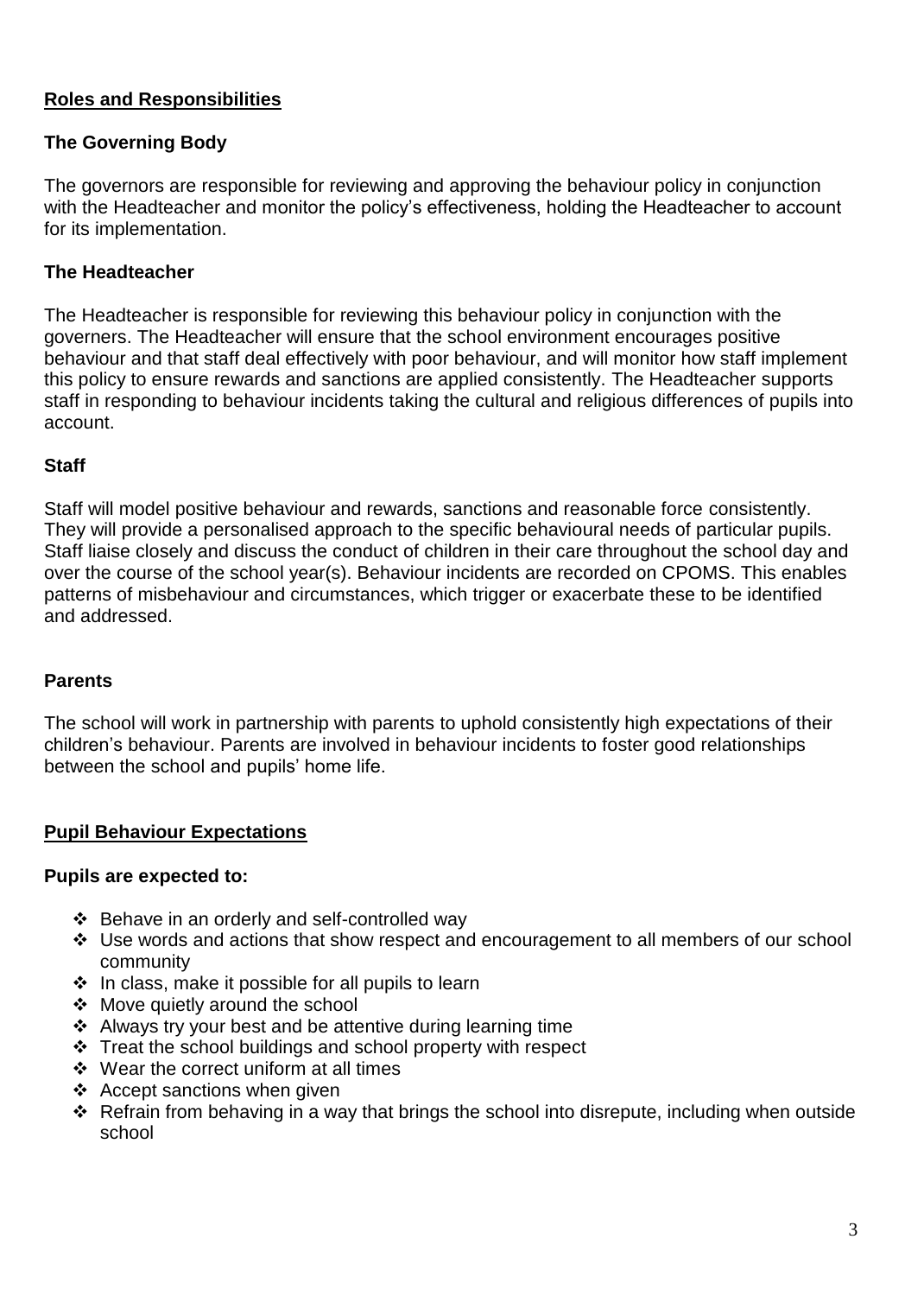#### **Behaviour Management**

Hurst Green's behaviour management is rooted in positivity.Teaching and support staff will adopt a consistent approach to promote positive behaviour:

In the classroom by:

- $\triangleright$  Teaching children that all behaviour implies a choice.
- $\triangleright$  Consistently use the Traffic Light System (Appendix 1), including recording incidents of misbehaviour on CPOMS.
- $\triangleright$  Create and maintain a stimulating environment that encourages pupils to be engaged.
- $\triangleright$  Display the Pupil Behaviour Expectations or their own classroom rules.
- $\triangleright$  Develop and maintain a positive relationship with pupils, that may include:
	- $\checkmark$  Greeting children in the morning/at the start of lessons
	- $\checkmark$  Establishing clear routines
	- $\checkmark$  Communicating expectations of behaviour both verbally and through body language
	- $\checkmark$  Highlighting and modelling good behaviour
	- $\checkmark$  Finishing the day positively and starting the next day afresh
	- $\checkmark$  Having a plan for dealing with low level disruption
	- $\checkmark$  Using positive reinforcement through praise and established reward systems
	- $\checkmark$  Encouraging children to celebrate eachothers' successes through the sharing of work, assemblies, displays and PSCHE.

In the playground by

:

- $\checkmark$  Reminding children to avoid playfighting by keeping their hands and feet to themselves
- $\checkmark$  Encoraging the children to use areas in the playground area and field sensibly and to respect the equipment
- $\checkmark$  Warning children verbally if their behaviour is inappropriate. If challenging behaviour persists give a further warning and ask the child to shadow you for 5 minutes.

#### **Recording and Monitoring Behaviour Incidents**

Behaviour of children will be logged and monitored through the use of CPOMS.

All teachers and support staff have access to CPOMS to record incidents of misbehaviour. Contact with parents to inform them of any behavioural issues either via telephone or email must also be logged on CPOMS. Serious incidents such as physical violence or threatening behaviour, swearing intentionally to cause offence,coughing, spitting, sneezing deliberately into the face of another person (COVID restrictions), racist, sexist and homophobic remarks.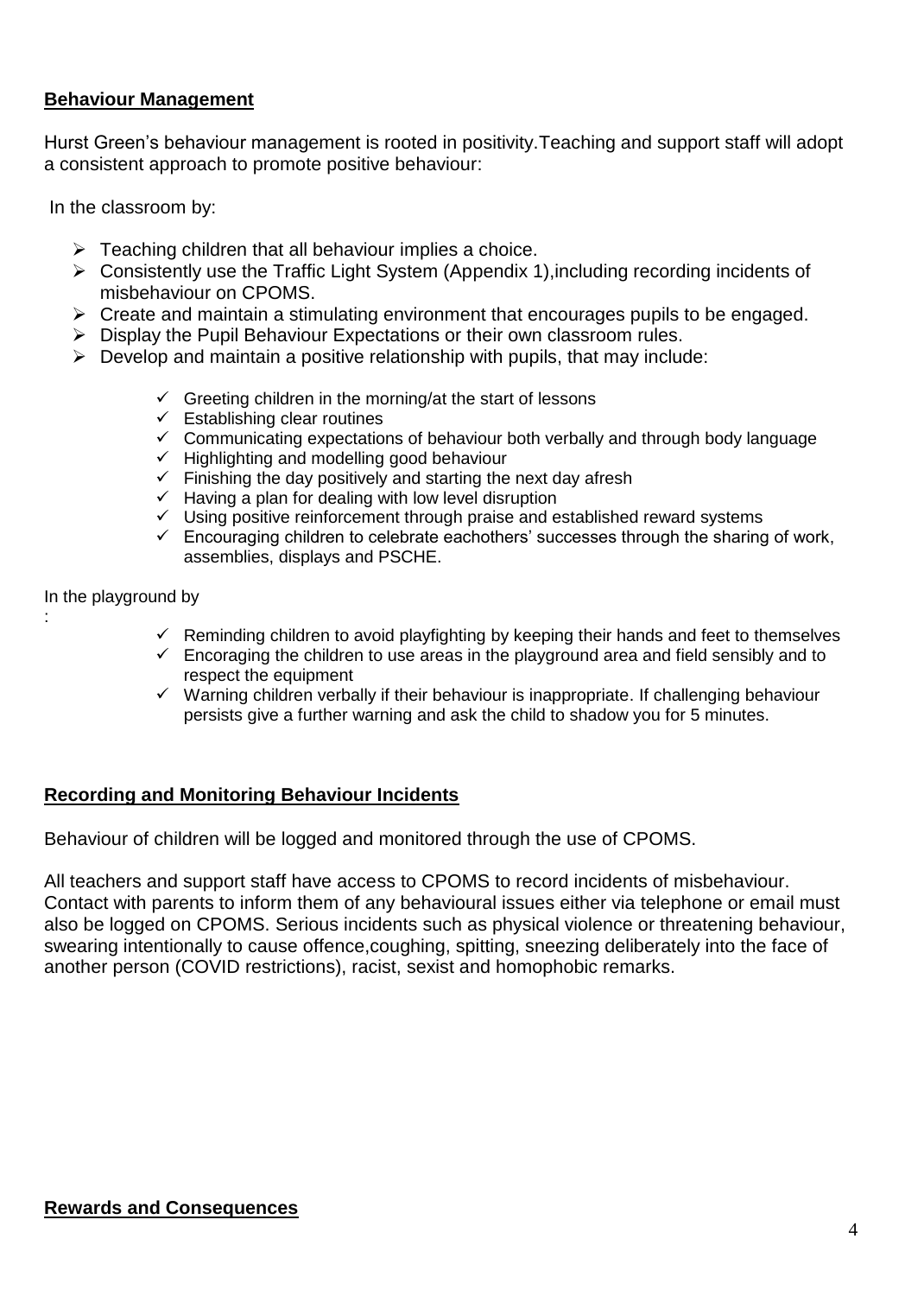#### **Rewards:**

A range of incentives are used to promote and recognise good behaviour outlined in our pupil expectations in –

- $\checkmark$  Head Teacher's Award
- $\checkmark$  Class Doio Rewards
- $\checkmark$  Traffic Lights (or alternative colours) this runs from the start of the day to lunch time with the children then being able to move back to a traffic light for the rest of the day. This reinforces expected good behaviour. (See Appendix 1)
- $\checkmark$  Golden Ticket a child receives a Golden Ticket if a teacher moves them onto the Gold part of the Traffic Lights,or in exchange for a Well Done slip. Each week a Golden Ticket is drawn from the box and the lucky winner can choose a class prize.
- $\checkmark$  Attendance Certificates

#### **Consequences:**

Teachers at Hurst Green use the traffic light system to make consequences clear for all children should they choose to misbehave. (See Appendix 1)

Appendix 2 Identifies all behaviours that are unacceptable and their consequences. The severity of misbehaviour is shown by the different levels.

**Misbehaviour** is defined as:

- $\div$  Behaviours that disrupt the learning of others
- ❖ Rudeness to other children or adults
- ❖ Deliberate physical contact with children or staff with the intention of hurting them
- ❖ Bullying or harassment (see Appendix 3)
- Bad language used to other children or adults
- $\div$  Racist incidents
- \* Moving dangerously around the school or grounds putting their own or others safety and welfare at risk
- Deliberate attempts to break or destroy school property
- Using ICT to upset or threaten other children/adults (see Appendix 2)
- Bringing In prohibited items which could cause harm/injury,or damage to property e.g knives,drugs.
- ❖ Inappropriate sexual behaviour

The consequences for misbehaviour are as follows:

- Clear warning of one choice and consequence for low level disruption. (L1)
- If low level disruptive behaviour continues it may be necessary to remove the pupil from the activity or change to an alternative activity (L1)
- Time out of classroom to complete work with support staff member or in another class with a teacher (L2)
- $\cdot$  Miss playtime and complete a social story with adult to show correct action (L3)
- $\div$  Headteacher to speak to child (L3)
- ❖ Class teacher to see parents (L3)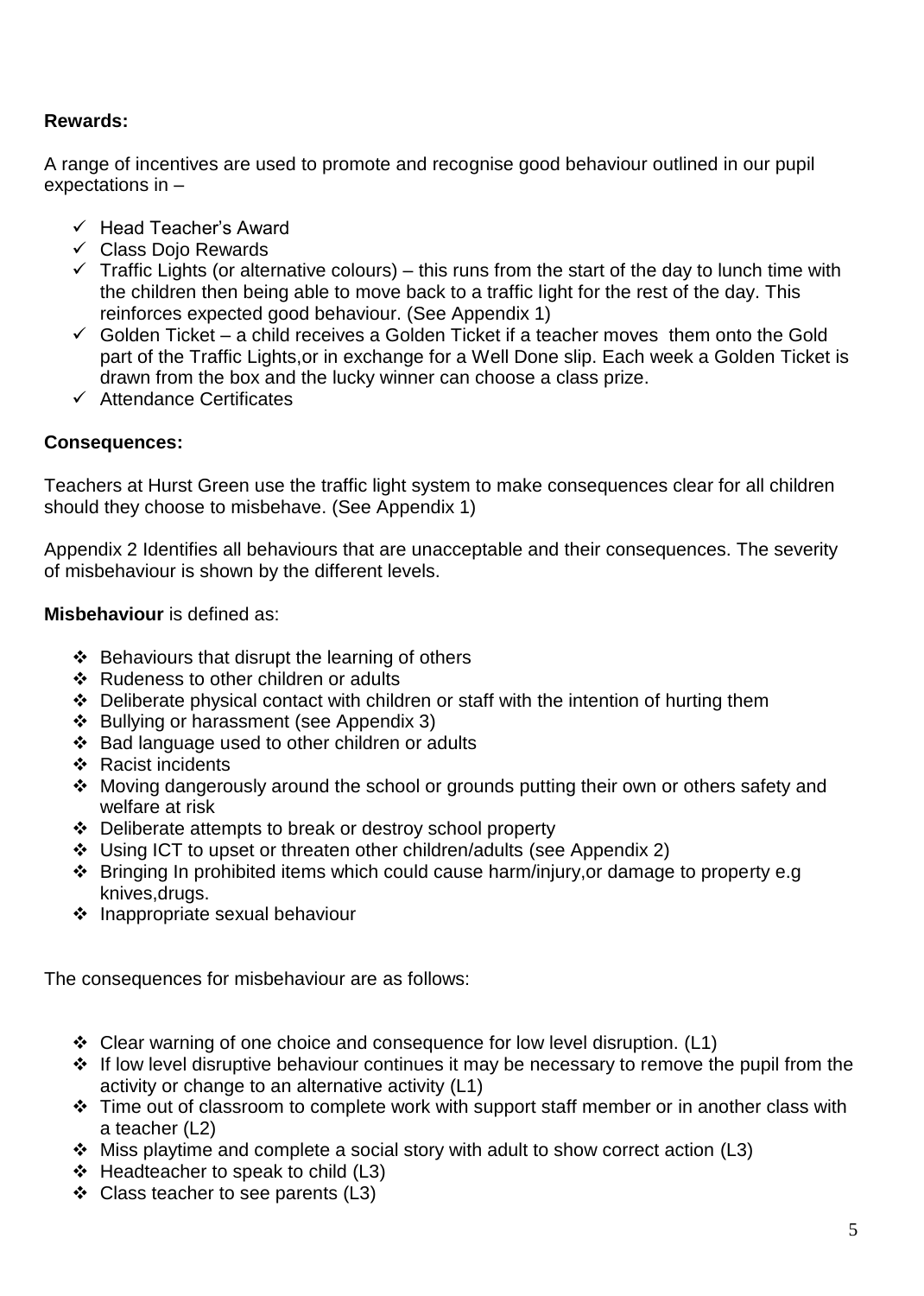- ❖ Behaviour incidents logged on CPOMS (L2-4)
- Check if on SEND and consider moving to SEND Wave 3 if needed (L4)
- ❖ Referral to school ELSA (L4)
- Other agencies that could be involved,e.g.STIPS, Educational Psychologist, CAMHS, social sevices (L4)
- Discussion between school, parents/carers and other agencies (L4)
- $\div$  Behaviour plans or risk assessments drawn up (L4)
- $\div$  Staff reserve the right to screen and search pupils and their belongings.Inappropriate/prohibited items will be confiscated.

Further consequences

The Headteacher does not wish to exclude any child from school, but sometimes this may be necessary when all reasonable strategies have been made and reasonable adjustments have not worked.

**Exclusions** will occur if a child persistently presents with challenging behaviour,verbally or physically assaults another child or member of staff. **Exclusions** may be internal or external for a fixed period of time. A staggered reintegration back to school may be necessary following a fixed term exclusion during which the child will be expected to take part in restorative justice.

#### **Restorative Approaches**

At Hurst Green, we seek a restorative approach whenever possible. The restorative approach involves enabling children to problem solve, explore feelings and resolve difficulties.

Staff are encouraged to use the restorative conversation prompt card wherever possible to establish a consistent approach.

#### Restorative Questions

#### When Challenging Behavior

- What happened?
- . What were you thinking at the time?
- . What have you thought<br>about since?
- . Who has been affected by what you have done? In<br>what way have they been<br>affected?
- . What do you think you need to do to make things right?

#### To Help Those Affected

- . What did you think when you realized what had happened?
- What impact has this incident had on you and others?
- What has been the hardest thing for you?
- . What do you think needs to happen to make things<br>right?

**Restorative conversation** can be used in the following ways:

• as a quick conversation between two children or an adult and child lasting a only few minutes to agree a solution

• as a dialogue between an adult and two children to sort out an issue - mediation

• as a much longer discussion involving a larger group – circle time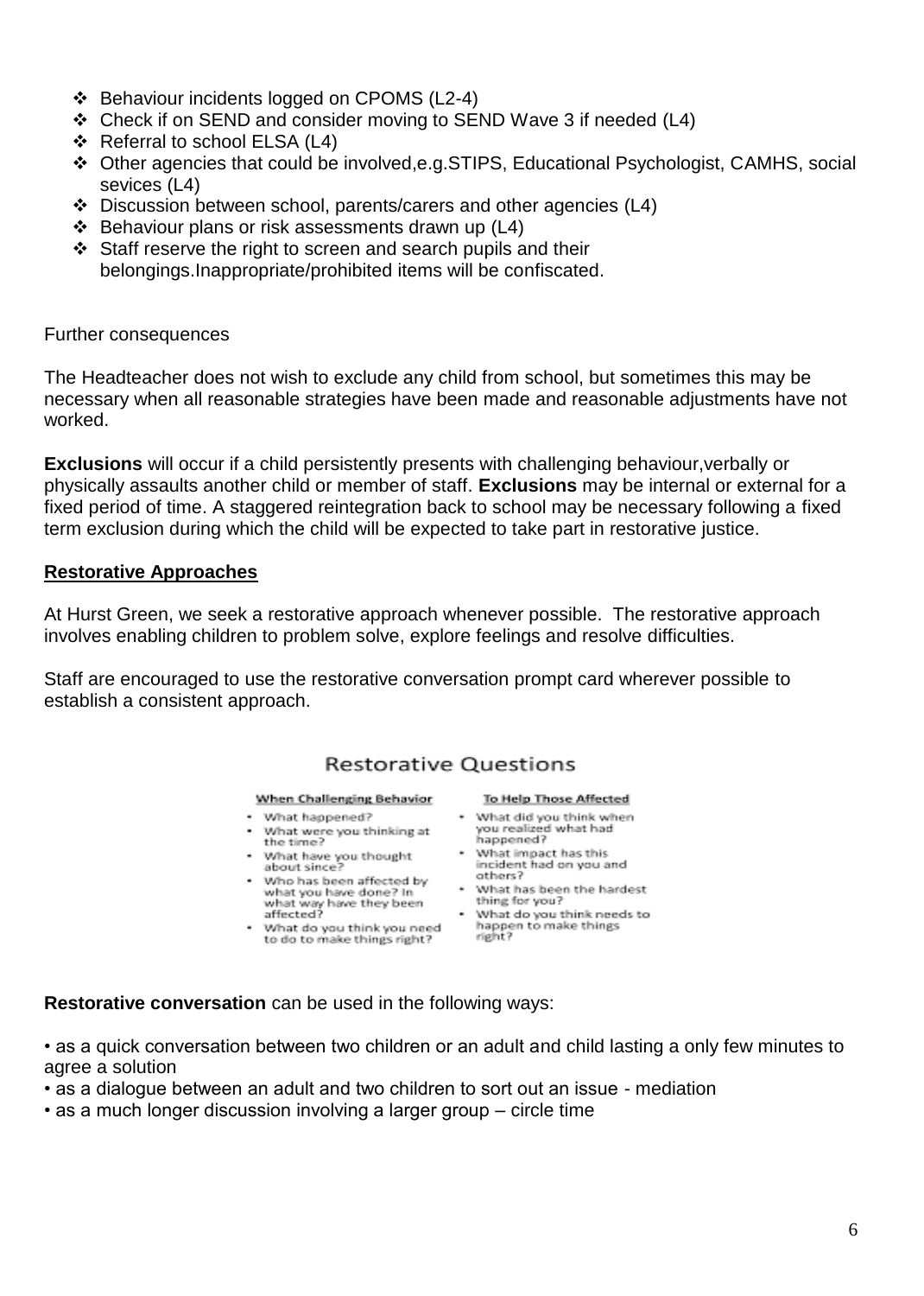## **Positive Touch and the use of Restrictive Physical Intervention**

Restrictive Physical Intervention or reasonable force can be used to prevent children from hurting themselves or others, from damaging property, or from causing disorder. The decision on whether or not to intervene is down to the professional judgement of the staff member concerned and should always depend on the individual circumstances. All staff have received up to date training in the Positive Touch Approach.

Please refer to the Positive Touch Policy for further details.

#### **Pupil support for children with additional needs**

Our approach to challenging behaviour may be differentiated to cater to the needs of the pupil. Our SENCo will evaluate a child who presents with challenging behaviours to determine whether they have any underlying needs that are currently not being met. Where necessary support and advice will be sought from specialist teachers, educational psychologist, CAMHs, medical practioners to identify or support specific needs.

#### **Pupil transition**

To ensure a smooth transition to the next year, pupils have transition sessions with their new teacher(s). To ensure behaviour is continually monitored and the right support is in place, information related to pupil behaviour issues may be transferred to relevant staff at the start of the term or year. Information on behaviour issues may also be shared with the new settings for those pupils transferring to other schools.

## **Extra curricular club providers**

Providers have a responsibility to familiarise themselves with the policy and its approaches. We would expect all outside providers to be fully aligned with our expectations of promoting positive behaviour.

#### **Training**

All staff are provided with training on managing behaviour as part of their induction process. Behaviour management will also form part of continuing professional development (CPD)

#### **Links with other policies**

- Anti-Bullying Policy
- Equalities Policy Race, Sexist, Sexual, Transphobic, Homophobia, SEN and Disability
- Exclusions Policy
- Positive Touch policy The Use of Reasonable Force
- Safeguarding and Child Protection Policy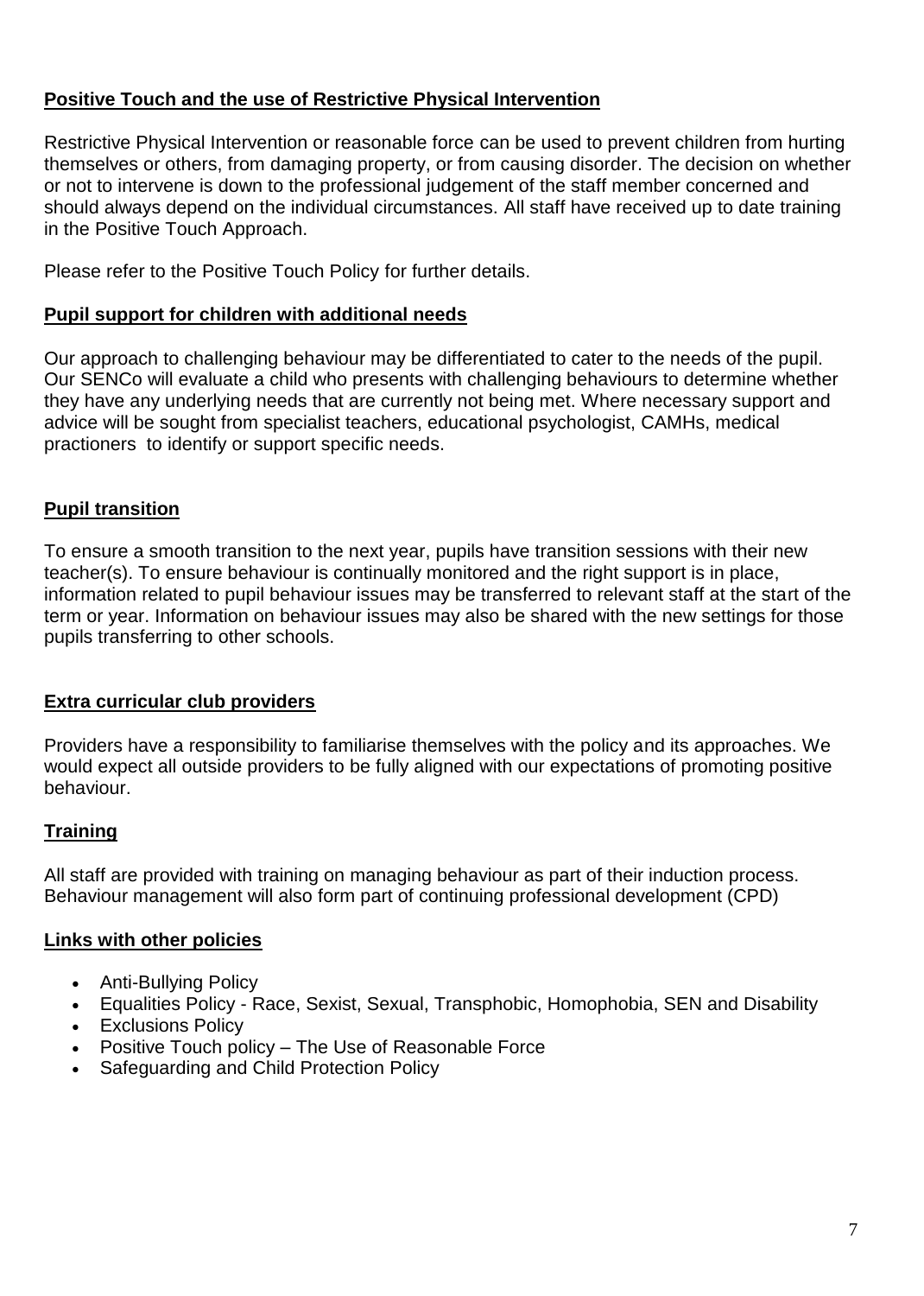Appendix 1

Traffic Light Chart

Hurst Green Infant School behaviour management strategies

Class charts

Each class has a traffic light system: gold is fantastic, pink is on the way to fantastic, green is neutral, brown is sad, red requires a sanction. At the start of each day, all children's names are on green. Children's names should be clearly visible. The traffic light chart is linked to the School Code (Appendix 1)

Consequences for misbehaviour:

If a child breaks the rules, the following steps are taken:

- 1. Verbal reminder.
- 2. Warning name moved to brown.

3. Further warning – name moved to red. Children take time out in designated classroom area and fill in a 'Thinking about my behaviour' sheet (Appendix 2).

4. Additional warning – The child is taken to a senior member of staff to think about their behaviour and fill in a behaviour sheet (as in point 3). This will generally be for 10 minutes.

5. Continued disruption – child is taken to thinking time by the class teacher in the classroom or another class (or sent in with another child if due to a playground incident)

6. Added disruption – The senior member of staff will phone parents immediately to arrange a meeting and/or for the parents to speak to the child on the telephone. At this level of sanction parents/carers will be called and may be asked to come into school.

When a child's name is moved from green to a consequences stage, they can always earn it back by good behaviour, at which stage their name can be moved back to green, pink or gol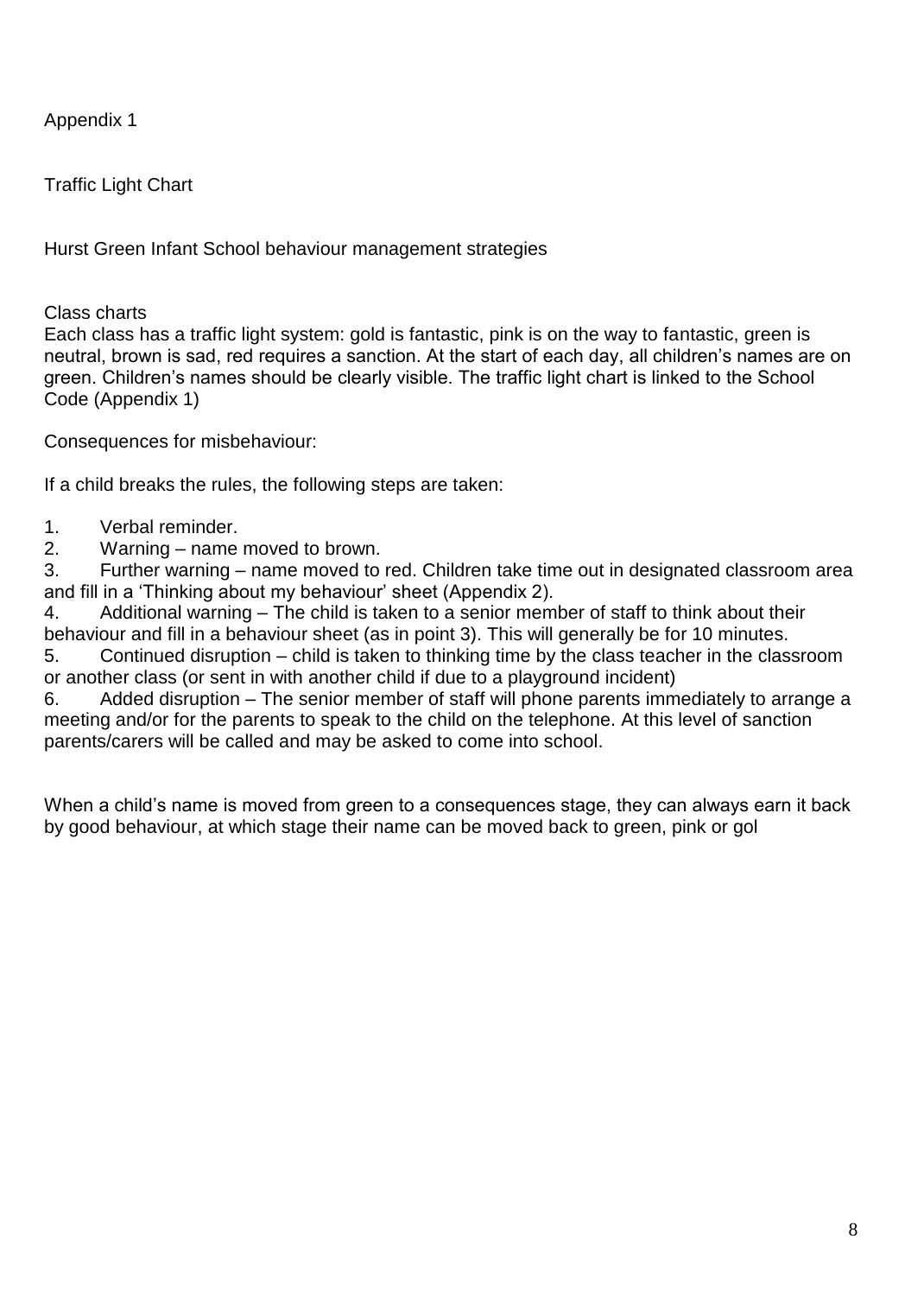| <b>BEHAVIOUR FOR LEARNING</b> |                                                                                                                                                                                                                                                                       |  |
|-------------------------------|-----------------------------------------------------------------------------------------------------------------------------------------------------------------------------------------------------------------------------------------------------------------------|--|
|                               | Level I - Informal<br>Verbal warning, school rules reminder, change of seating<br>Move to Blue on Behaviour Chart                                                                                                                                                     |  |
|                               | Level 2 - Formal<br>If Level I has not worked, a school rules reminder is given, a<br>verbal warning and exit to another class.<br>Move to Red on Behaviour Chart.<br>Record in Behaviour Log                                                                         |  |
|                               | <b>Level 3 - Serious</b><br>The serious matter will be recorded in the Behaviour Log, a<br>phone call home will be made by teacher, the pupil will be<br>referred to a Senior Leader and they will be expected to reconcile<br>with the adult who issued the Level 3. |  |
|                               | <b>Level 4 - Very Serious</b><br>For very serious deviations from the values, the pupil will be sent<br>to the Head/ Executive Head and s/he will take appropriate action<br>after consulting with the adult who issued the Level 4<br>consequence.                   |  |